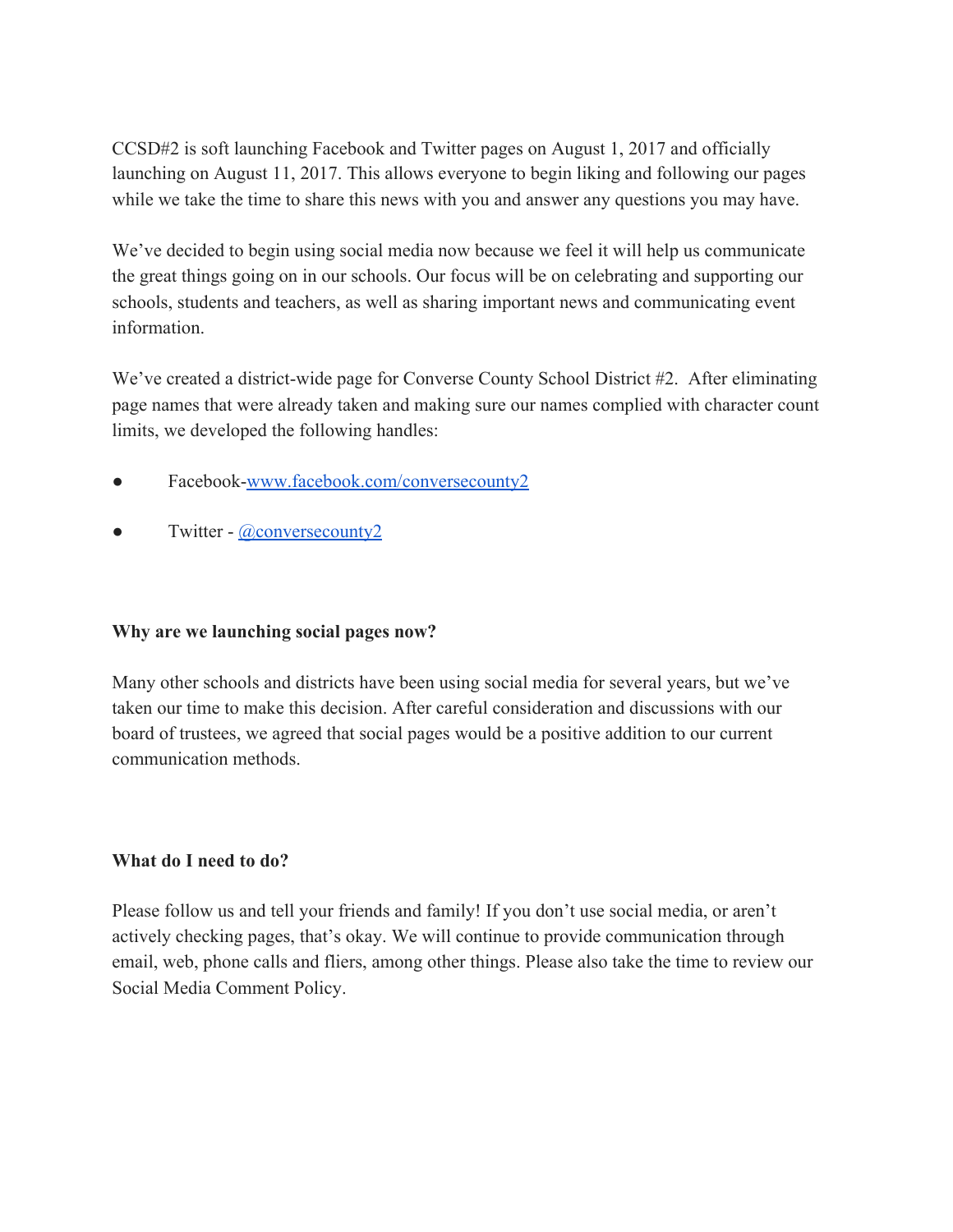#### **Will my child be pictured in social media?**

We will be generating posts that include photos and videos of students and staff, virtually all of which will come directly from teachers, coaches and club leaders. Parents will be able to provide their consent for a photo release at the beginning of school – if you give your consent, your child may be pictured on our social media pages, along with other communications produced and distributed by our schools and district. **You can change your consent designation any time by calling or visiting your child's school and letting the front desk staff know.**

#### **Will my child's name be used with his or her image?**

The standard is to avoid using names unless necessary. However, if there is special recognition, then it may be appropriate to include the student's name.

### **What if someone posts something inappropriate?**

To ensure everyone understands the ground rules for social media interaction on our school pages we have established a Comment Policy. It communicates the intention of our pages, our zero-tolerance policy for inappropriate comments, and that we reserve the right to delete posts and even ban users, if needed. It is attached here and will be posted on our district website and Facebook pages.

#### **Can parents, staff and/or community members post and/or comment?**

Our staff will be generating virtually all content for posts – but everyone is welcome to comment, within the guidelines of our Comment Policy. To suggest an original post, email your idea to cshadrick@converse2.org